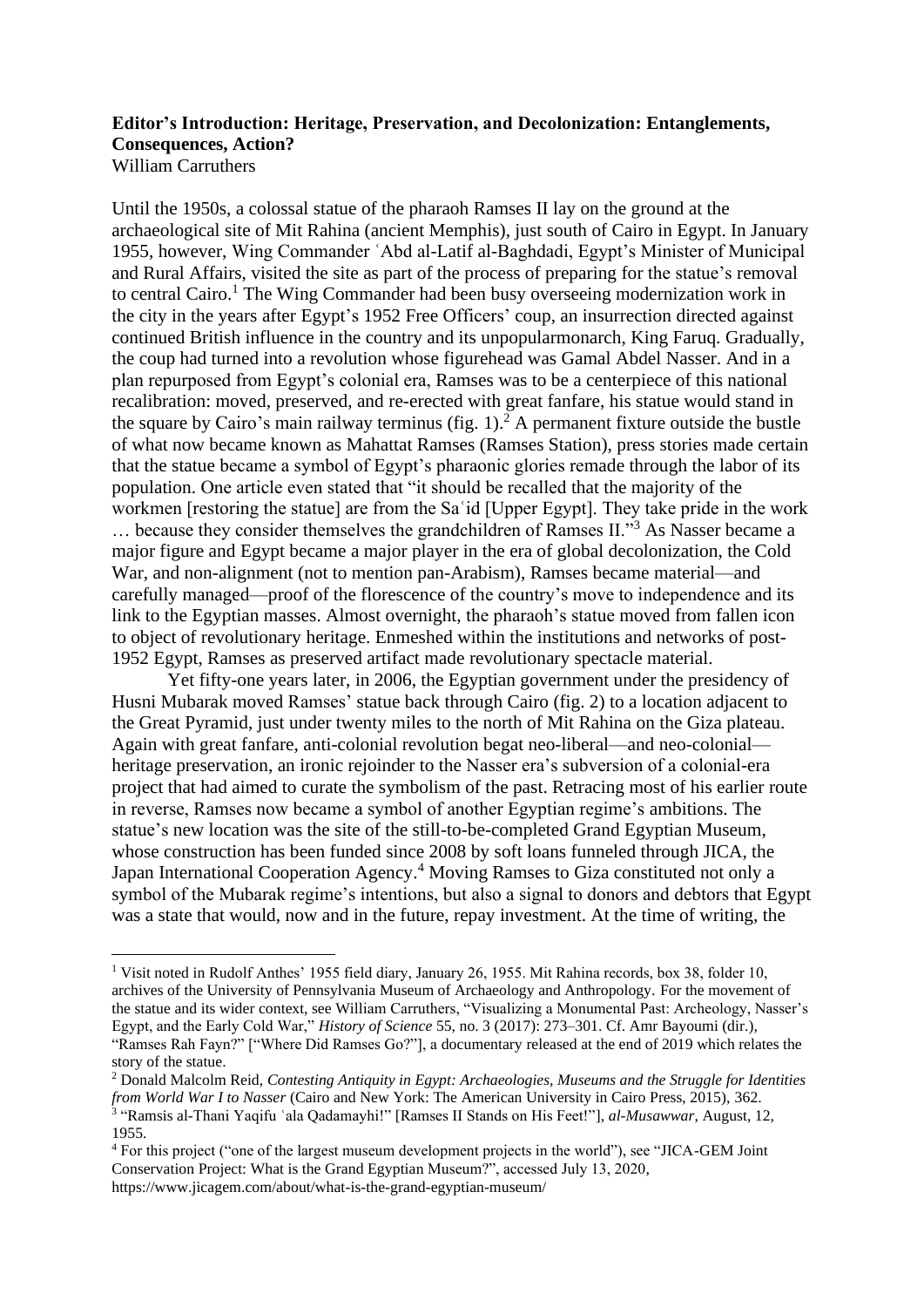regime of the current Egyptian president, 'Abd al-Fattah al-Sisi, desperate to promote economic growth in the country, is pushing hard for the Grand Egyptian Museum's completion. Pictures of the Ramses statue often sit at the center of this work (fig. 3), alongside images of the conservation labs and Egyptian specialists charged with caring for the thousands of objects that form the institution's collection. These days, national spectacle in formerly colonized countries comes pre-loaded with (inter-)national debt. And ironically, that same spectacle allows international donors and experts to claim the ethical upper-hand as calls to decolonize heritage and preservation gain in intensity. Likewise, it allows debtor countries to foreground their own populations as primary agents in the global cultural field at the same time as leaders like al-Sisi strengthen the repressive tools that fortify the power of their states. In the contemporary world order, the economic and social disparities of colonialism have been remade, directed anew. Heritage and preservation, much as they always have been, are part of that revivification.

How and why do such disparities persist? Does the history of "decolonization" itself explain this situation, and does that same history mean that it is difficult for such inequalities ever to be addressed? These questions sit at the heart of this special issue of *Future Anterior*, which attends to the wider reasons why Mit Rahina's Ramses statue moved from being an object of colonial rule to one of national liberation and, years later, a focus of the international development industry and its asymmetries of power. Ramses II moved from Mit Rahina to Cairo in the midst of a global geopolitical shift to independence that placed Egypt front and center. Yet the connection of heritage-making to the—connected, but discrete politics and practices of anti-colonialism and decolonization took on a different hue by the time the statue moved from central Cairo to the Giza plateau: an object of national independence became one of national financial obligation, however soft the Japanese loans for the Grand Egyptian Museum, and however impressive the work there made Egypt look. How did such heritage and preservation practices become entangled with the global historical phenomenon of decolonization? What have the afterlives of that entanglement been, and can action be taken to arrest the inequalities in heritage and preservation practice that constitute some of the most obvious consequences of this genealogy? "Decolonization" has never been a neutral word. Can the history of that term ever really be overcome? Can the increasing cooption of the word by the agencies and institutions who direct funding to decolonization initiatives in heritage and preservation ever be reversed?

As I discuss below, historians in the widest sense are only now calling for these questions to be addressed with urgency (certain other scholars and activists are way ahead). In that context, then, this issue makes clear that thinking through the Ramses example and others like it makes possible the broader understanding of the histories at hand – an understanding necessary as global calls for the decolonization of knowledge take on increasing urgency. The Ramses statue, after all, has always been an object of top-down control, buffeted by various political processes: local, regional, and global. It is by attending to examples at the center of such processes that we can come to better know these histories and begin to unravel their consequences; *if*, that is, they can be unraveled at all.

Put another way, it is imperative—and not at all difficult, despite the objections of various power-brokers—to draw a line between the histories of heritage, preservation, and movements like Rhodes Must Fall, Me Too, Decolonize This Place, and Black Lives Matter, at the same time as it is vital to take seriously the demands that those movements make (and with the humility and empathy to actually listen to the activists directing them). Yet it is also imperative to understand the historical conditions that have made those calls necessary, and the ways in which those circumstances have helped to constitute the heritage and preservation practices under question: not least the way in which institutions in those fields issue calls to "decolonize" themselves. In the case of Ramses, those circumstances might primarily seem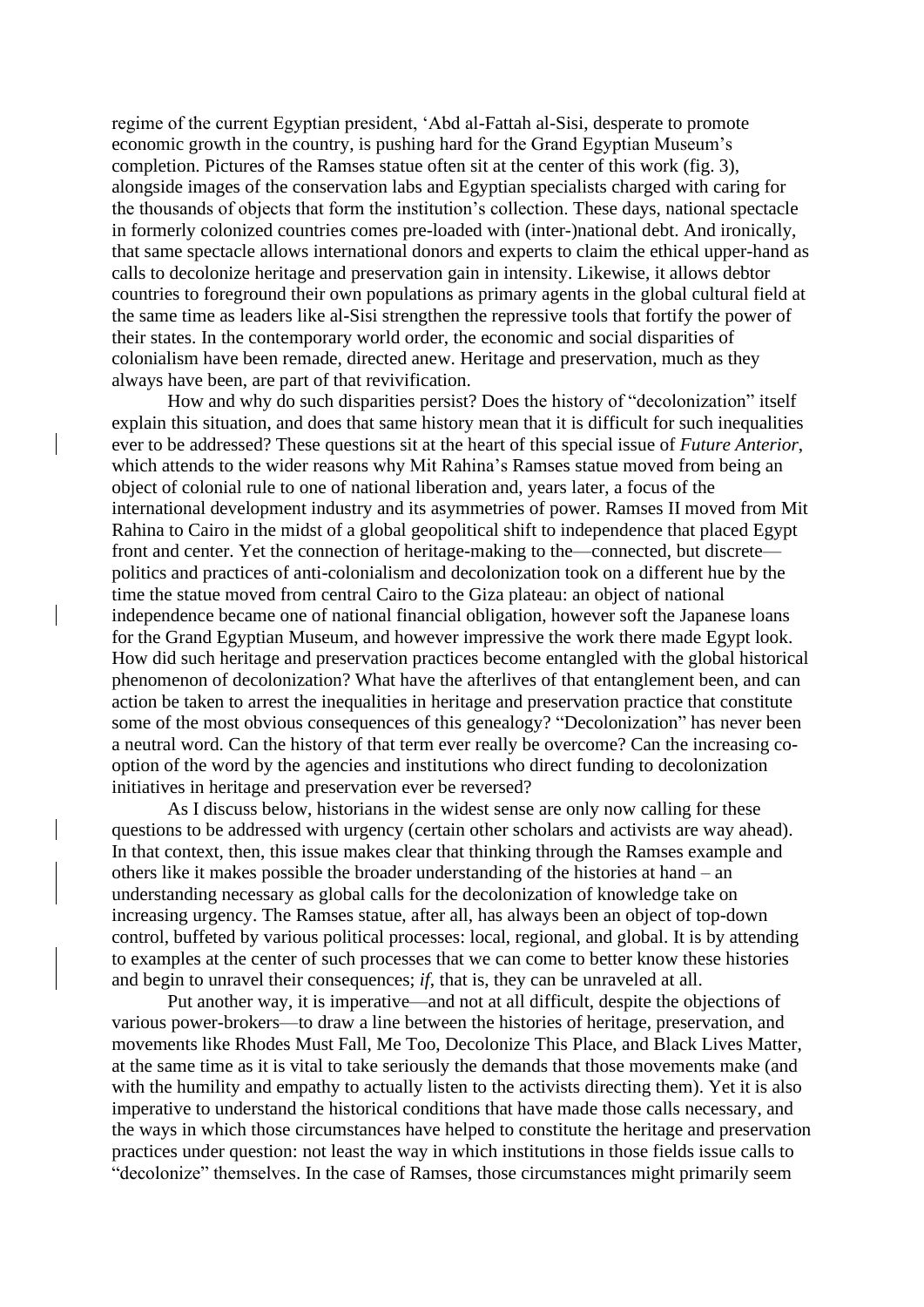economic, not least in the form of the loans taken out to build the Grand Egyptian Museum. Given the entangled nature of such domains, though, those conditions have also had a profoundly lived social effect: not only given the impact of debt on the populations of formerly colonized countries like Egypt (where structural adjustment programs have been multiple), but also in terms of who has access to objects of, and expertise in, heritage and preservation, let alone who enjoys authority in speaking about those practices. Historians as much as preservation specialists themselves—need to understand and help unravel these conditions.

# **Imperfect Understandings**

Unraveling those conditions means acknowledging exactly how imperfect historical understanding of theinterplay between heritage, preservation, and decolonization is. Heritage and preservation gained increasing prominence as the "second wave" of decolonization took shape (the "first wave," as Mark Thurner argues, had taken place in late eighteenth- and early nineteenth-century South America). <sup>5</sup> Consequently, that rise in visibility often occurred through the carrying out and publicization of work in newly independent countries: think only of UNESCO's International Campaign to Save the Monuments of Nubia, which took place in Egypt and Sudan from 1960 onward, and whose spectacle was vital to the instantiation of the 1972 World Heritage Convention. <sup>6</sup> Yet in a recent co-authored article in *History Workshop Journal*, Elisabeth Leake notes that, despite the growing number of calls for the decolonization of history, "as a scholar whose work is rooted in histories of decolonization … I am struck by the fact that decolonization as a historical phenomenon is conspicuously absent." Indeed, Leake emphasizes that "there is little discussion or reflection on the processes of empire and its ending, even though these are historical forces that have been absolutely crucial to the world we live in today.<sup>"7</sup> This special issue seconds that critique. It also contributes to the histories of decolonization in question by reflecting on how such historically grounded work might play a role in addressing the coloniality of knowledge in heritage and preservation today. The question is as much about empire and its end(s) as it is about "empire and its ending": how to address "the continuing hidden process of expropriation, exploitation, pollution, and corruption that underlies the narrative of modernity," as Walter Mignolo and Rolando Vazquez put it.<sup>8</sup>

Scholars in heritage and preservation have started to show an increasing interest in the development of those fields, particularly in the vital inter- and post-war years. Notable recent work in this area includes Lucia Allais' *Designs of Destruction: The Making of Monuments in the Twentieth Century*, and Lynn Meskell's *A Future in Ruins: UNESCO, World Heritage, and the Dream of Peace*, alongside other studies that have started to broaden the geographical scope of the histories at hand: Indonesia, Turkey, and Cambodia have all recently been the

<sup>5</sup> Mark Thurner, ed., *The First Wave of Decolonization* (New York: Routledge, 2019).

<sup>&</sup>lt;sup>6</sup> For the campaign, see Lucia Allais, "The Design of the Nubian Desert: Monuments, Mobility, and the Space of Global Culture," in *Governing by Design: Architecture, Economy, and Politics in the Twentieth Century,* ed. Aggregate Architectural History Collaborative (Pittsburgh: University of Pittsburgh Press, 2012), 179–215. For an account of how the campaign's forms of knowledge caused social disaggregation from UNESCO's heritage concept, see William Carruthers, "Records of Dispossession: Archival Thinking in UNESCO's Nubian Campaign in Egypt and Sudan," *International Journal of Islamic Architecture* 9, no. 2 (2020): 287–314.

<sup>7</sup> Amanda Behm, Christienna Fryar, Emma Hunter, Elisabeth Leake, Su Lin Lewis, Sarah Miller-Davenport, "Decolonizing History: Enquiry and Practice," *History Workshop Journal*, 170–71.

<sup>8</sup> Walter Mignolo and Rolando Vazquez, 2013, "Decolonial Aesthesis: Colonial Wounds/Decolonial Healings," *Social Text Online*, accessed July 13, 2020, https://socialtextjournal.org/periscope\_article/decolonial-aesthesiscolonial-woundsdecolonial-healings/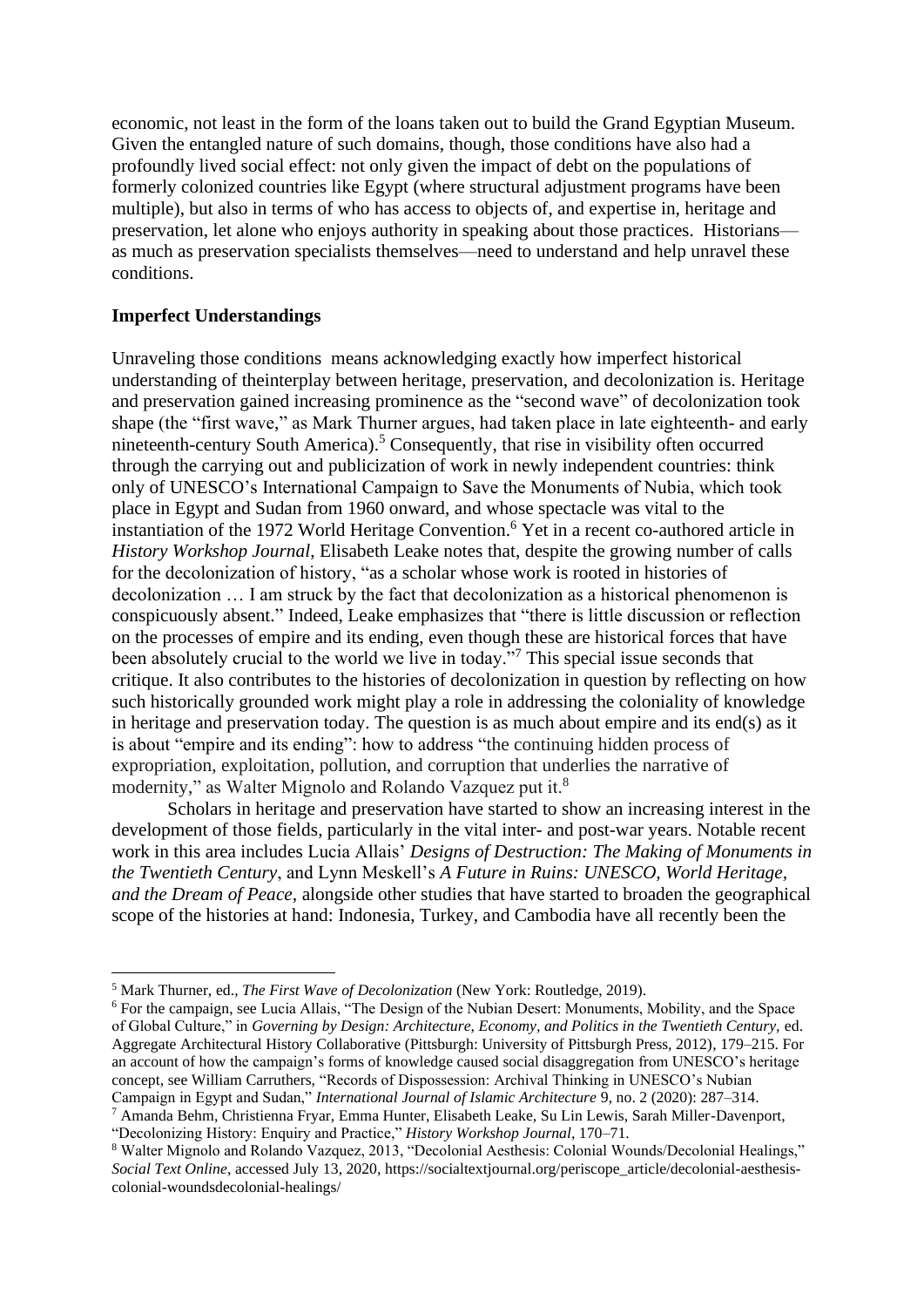focus of substantive work.<sup>9</sup> More generally, there has been an explosion of scholarship in the histories of archaeology, anthropology, and museums that not only complements these volumes, but also integrates the study of material culture in creative and productive ways. Much of this latter scholarship, however, concentrates on the nineteenth, and first half of the twentieth, centuries, before the entanglement of the end of empire and global preservation efforts took on increased pace.<sup>10</sup> How did this entanglement happen, what were its results for the ways in which heritage and preservation developed, and what have been the consequences for those fields today? In what ways, too, might these consequences now be grappled with?

As I discuss further below, these questions cannot simply be answered by provenance research, as important as that research can be, and as much as such research seems to have become a major—or perhaps *the* major—route to provide answers in some places. <sup>11</sup> The contributors to this special issue therefore address these questions by drawing on a geographically dispersed set of case studies in order to contextualize historically why calls for the decolonization of heritage and preservation have become urgent and widespread. In Egypt, Ramses II became an artifact of a revolution whose spectacle both allowed the often unwelcome expansion of the postcolonial state into people's lives, but which also engendered new and genuine forms of national feeling.<sup>12</sup> In more recent years, however, his statue has become a symbol of international development's neo-colonial—and neoliberal—integration with heritage work. How did such transformations occur, and how might they be connected to the earlier ways in which decolonization and the making of heritage took place? Emphasizing the global asymmetries to which such transformations are connected, in what ways, if any, have such relationships left room for more positive interventions that enable an escape from, and redrawing of, structural inequalities? Elsewhere, Chiara de Cesari's *Heritage and the Cultural Struggle for Palestine* has demonstrated the ways in which, despite the globalizing processes it is embedded within, transnational heritage expertise has been appropriated within the areas controlled by the Palestinian Authority after the 1993 Oslo Accords "with anticolonial politics as well as institution building clearly in mind."<sup>13</sup> Do—or can—other examples of this redrawing of heritage priorities flourish? Especially as calls for decolonization are mediated and captured by the organizations at which they are directed, this

preservation in the second half of the twentieth century. The following volumes all make this point clear, whether with devoted chapters that do draw them into that period or by emphasizing the colonial afterlives of particular events (especially of the Tutankhamun discovery): Billie Melman, *Empires of Antiquities: Modernity and the Rediscovery of the Ancient Near East,1914–1950* (Oxford: Oxford University Press, 2020); Christina Riggs, *Photographing Tutankhamun: Archaeology, Ancient Egypt, and the Archive* (London: Bloomsbury, 2019); Alice Stevenson, *Scattered Finds*: *Archaeology, Egyptology and Museums* (London: UCL Press, 2019).The point, otherwise, is that the archive of "decolonization" (and of heritage, in this case) has not often been imagined—and the conditions for its coming-into-being have often been repressed, for which see e.g. Omnia El Shakry, "'History without Documents': The Vexed Archives of Decolonization in the Middle East," *American Historical Review* 120, no. 3 (2015): 920–34.

<sup>9</sup> Lucia Allais, *Designs of Destruction: The Making of Monuments in the Twentieth Century* (Chicago: University of Chicago Press, 2018); Marieke Bloembergen and Martijn Eickhoff, *The Politics of Heritage in Indonesia: A Cultural History* (Cambridge: Cambridge University Press, 2020); Michael Falser, *Angkor Wat: A Transcultural History of Heritage*, 2 vols. (Berlin: De Gruyter, 2020); Christina Luke, *A Pearl in Peril: Heritage and Diplomacy in Turkey* (New York: Oxford University Press, 2019); Lynn Meskell, *A Future in Ruins: UNESCO, World Heritage, and the Dream of Peace* (New York: Oxford University Press, 2018). <sup>10</sup> This temporality is of course complex: work in earlier periods self-evidently helped to condition heritage and

<sup>11</sup> Particularly (in this author's view) in Germany, where the field of *Provenienzforschung* seems to have taken on heightened importance, not least since the 1998 Washington Principles on Nazi-Confiscated Art.

<sup>&</sup>lt;sup>12</sup> On that feeling (and the "critical consciousness") that accompanied it, see Alia Mossallam, "We Are the Ones Who Made This Dam "High!" A Builders' History of the Aswan High Dam," *Water History* 6, no. 4 (2014): 297–314.

<sup>&</sup>lt;sup>13</sup> Chiara De Cesari, *Heritage and the Cultural Struggle for Palestine* (Stanford: Stanford University Press, 2019), 26–27.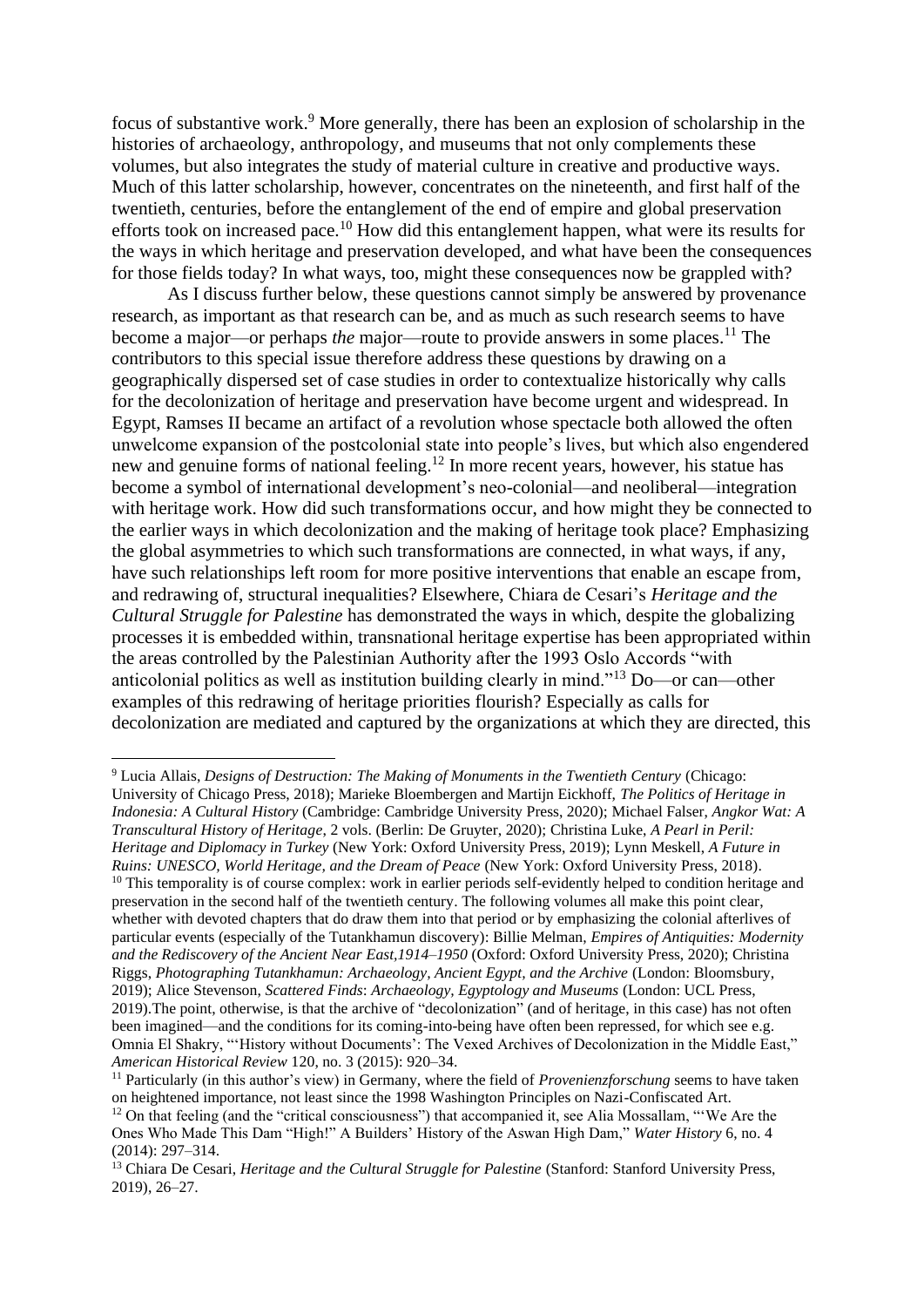special issue attends to such concerns, illustrating that knowledge of the practices and forms of power through which this situation has arisen over the *longue durée* is vital. That knowledge in place, calls for decolonization today can only become more effective.

### **On Decolonization, Heritage, and Preservation**

To say that "the museum is not neutral" has become almost a truism in the past few years.<sup>14</sup> When discussing this point and the connected domains of heritage and preservation, however, it is imperative to understand that decolonization has itself never been a neutral process. As Stuart Ward notes, "'decolonization' was made in Europe, as part of a major realignment of metropolitan assumptions and expectations with an ever-encroaching post-imperial world." 15 First used in French in 1836, the term did not enjoy consistent or coherent use until the second half of the twentieth century, when its utility started to become increasingly clear to specific groups of power-brokers.<sup>16</sup> As Todd Shepard has discussed, even in the 1950s, as the number of newly independent nation-states began to increase, "European and American scholars and politicians hesitantly applied it to describe specific shifts of sovereignty in particular territories."<sup>17</sup> And that hesitance ultimately points to the word's widespread emergence only in the early 1960s, when the political need for Europeans to "manage" the end of empire became much more urgent.

When decolonization became a widely used word, it became so with a particular, and distinctly European, purpose. As Shepard makes clear, that purpose is one that linked the word to notions of progress heavily embedded in countries like post-revolutionary France. In the early 1960s, during French discussions about how to end the Algerian War of Independence, the term decolonization gained a *telos* "wholly consistent with a narrative of progress … [and] the ongoing extension of national self-determination." Or, writ differently, decolonization became "a historical category, an all but inevitable stage in the tide of History."<sup>18</sup> Consequently, countries (like France) now forcibly engaged in the process could claim that the—conveniently timeless and progressive—gerund of decoloniz*ing* continued to constitute expertise and authority safely within Europe and its metropoles. After Algerian independence in 1962, Charles de Gaulle would criticize Britain's incomplete move to decolonize as indicative of a lack of dedication to the development of Europe itself. Implicitly, too, that criticism highlighted the way in which such progress was linked to the continued mobilization of European knowledge practices in formerly colonized nation-states through modernization programs, a situation within which current calls to decolonize find themselves embroiled. 19

Decolonization had a specific goal. Not everyone, then, felt the need to "decolonize." In Egypt, for instance, the Arabic *tahrīr* ("liberation") was used to denote the end of colonial

 $14$  For critical and thoughtful discussions on the non-neutrality of the museum and the potential of the co-option of decolonial work by museums, see e.g. La Tanya S. Autry and Mike Murawski, "Museums Are Not Neutral: We Are Stronger Together," *Panorama: Journal of the Association of Historians of American Art* 5, no. 2 (2019), https://doi.org/10.24926/24716839.2277; John Giblin, Imma Ramos, and Nikki Grout, "Dismantling the Master's House: Thoughts on Representing Empire and Decolonising Museums and Public Spaces in Practice; An Introduction," *Third Text* 33, nos. 4–5 (2019): Sumaya Kassim, "The Museum Will Not Be Decolonised," *Media Diversified* November 15, 2017, accessed July 13, 2020, https://mediadiversified.org/2017/11/15/themuseum-will-not-be-decolonised/; Alice Procter, *The Whole Picture: The Colonial Story of the Art in Our Museums and Why We Need to Talk About It* (London: Cassell, 2020).

<sup>15</sup> Stuart Ward, "The European Provenance of Decolonization," *Past and Present* 230 (2016), 231.

 $16$  Ibid.

<sup>&</sup>lt;sup>17</sup> Todd Shepard, *The Invention of Decolonization: The Algerian War and the Remaking of France* (Ithaca, NY: Cornell University Press, 2006), 5.

 $18$  Ibid., 6.

<sup>19</sup> Ibid., 7.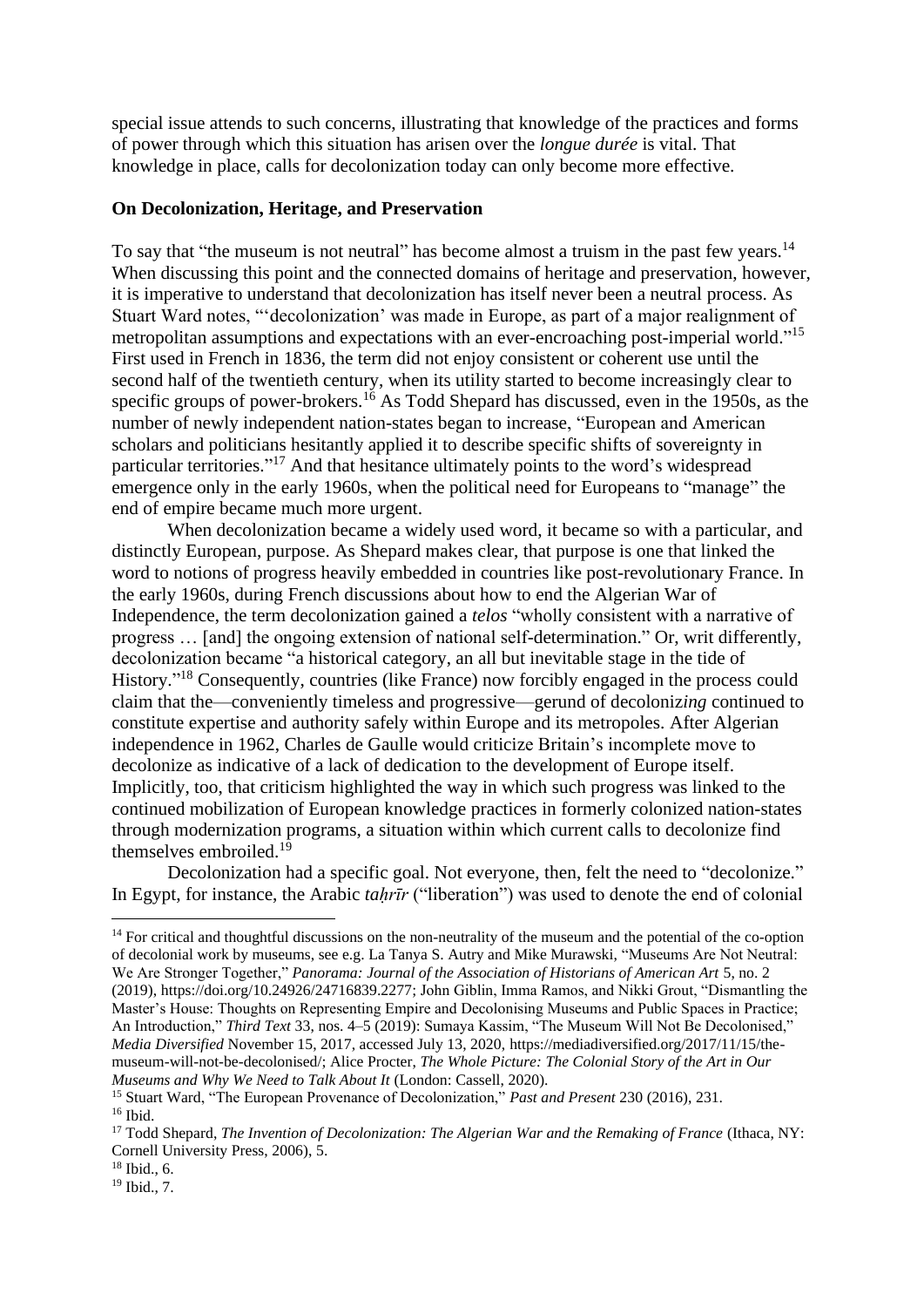rule; decolonization itself possesses no Arabic equivalent, even as "colonialism" (*al-istiʿmār*) does. Cairo's Midan Tahrir—or Liberation Square, which became globally famous during the country's 2011 revolution—had in fact been renamed under Nasser's presidency; it was originally called Midan al-Ismaʿiliyya after the nineteenth-century khedive (or Ottoman viceroy) responsible for its construction. Liberation had constituted the appropriate term as an anti-colonial revolution came into being; and it is that purpose of anti-colonialism that reveals the asymmetries of the term decolonization itself. Indeed, anti-colonial writers like Frantz Fanon found themselves in a position to resist the word's usage: he stated in the first paragraph of his 1961 *The Wretched of the Earth* that "decolonization is always a violent event."<sup>20</sup> This history does not render the current use of decolonization in relation to heritage and preservation work null and void. It does, though, render it urgent to understand the historical tensions present in that term, particularly as the violence identified by Fanon was marked, and particularly as those tensions echo a similar genealogy in the heritage-making practices under question. Whether physical, epistemological, material, or psychological, heritage as much as decolonization was always a violent practice.

It is unnecessary to repeat at length that the values imparted through heritage and preservation have long tended toward a Euro-American discourse surrounding "The Modern Cult of Monuments," even as those values became entangled with other positions as European empires began to crumble: anti-colonial, Afro-Asian, pan-Arab, or non-aligned among them. $2<sup>1</sup>$  That situation does, however, prompt an urgent need to understand how the constitution of decolonization as inevitable historical stage overlapped with and strengthened that heritage discourse and its manifestations. As is the case with decolonization more broadly, to constitute this understanding involves moving beyond a methodologically naïve interpretation "of 'diffusion' from European origins." <sup>22</sup> Instead, historical value lies in comprehending how people who found themselves dealing with the imposition and implementation of decolonization worked with it and the experts, practices, and categories that it promoted. By working with that process, they—like Fanon or the Palestinians discussed by de Cesari—helped to establish the meaning and actions that this entanglement developed. Understanding heritage and its relationship with the end of empire, then, involves developing an understanding that does two things: highlights how the power relations connected to that process were always already asymmetrical and built upon a history of European colonial violence and classification (of gender, race, and belief, among other categories); and provincializes narratives that continue to place Europe and Europeans at the center of understanding how that process transpired. The papers in this special issue attend to these two points in various ways.

In her contribution to the issue, Sarah Griswold outlines how the development of aerial surveillance in French-mandate Syria and Lebanon dovetailed with the development of aerial survey and photography as an archaeological tool. Her detailed analysis of such "hightech heritage" in this League of Nations-defined territory makes clear the ways in which the

<sup>21</sup> On "The Modern Cult of Monuments," see Alois Riegl, "The Modern Cult of Monuments: Its Character and Its Origin," trans. Kurt W. Forster and Diane Ghirardo, *Oppositions* 25 (1982; originally published in German in 1903): 21–51; cf. Lucia Allais, *Designs of Destruction*, 16–17. On the development of heritage in western Europe, see Astrid Swenson, *The Rise of Heritage: Preserving the Past in France, Germany and England, 1789–1914* (Cambridge: Cambridge University Press, 2013). For the ways in which that development depended upon global contexts, see in particular Astrid Swenson and Peter Mandler, eds., *From Plunder to Preservation: Britain and the Heritage of Empire, c. 1800–1940*, Proceedings of the British Academy 187 (Oxford: Oxford University Press, 2013) and Paul Betts and Corey Ross, "Modern Historical Preservation—Towards a Historical Perspective," *Past and Present* supplement 10 (2015): 7–26.

<sup>20</sup> Frantz Fanon, *The Wretched of the Earth*, trans. Constance Farrington, Penguin Classics edition (London: Penguin, 2001), 1 (and discussed in Ward, "The European Provenance of Decolonization," 254).

<sup>22</sup> Ward, "The European Provenance of Decolonization," 253.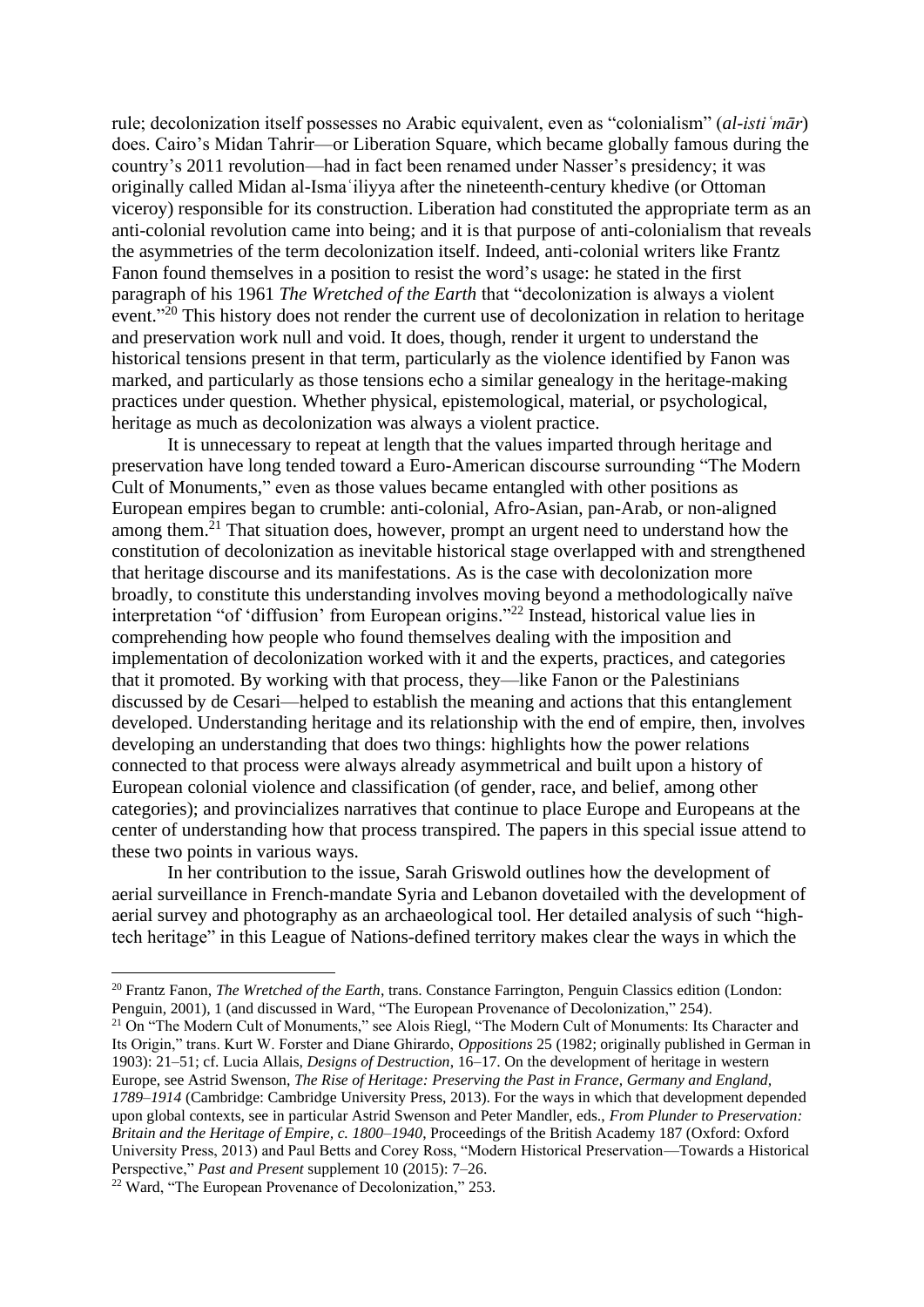post-war development of archaeology as a science concerned with space had always already been predicated upon a position of spatial—and thus geopolitical—dominance perhaps only possible in what George Stocking once termed "colonial situations."<sup>23</sup> Discussing the Jesuit priest Antoine Poidebard's sorties with the 39<sup>th</sup> aviation regiment of the French Levant forces, Griswold emphasizes how "the use of early high-tech heritage techniques in colonial spaces reverberated widely and portended the turn toward technological epistemology that prospered in the decolonizing world," not least because aerial archaeology "was one of several new ways to practice archaeology without having to face the [post-colonial] realities of spade-based archaeology" on the ground.<sup>24</sup> The violence of military surveillance, it seems, begat the sometime violence of heritage expertise.<sup>25</sup>

Heritage, though, has not always come into being through European intervention, as de Cesari and others have shown.<sup>26</sup> In her contribution to the issue, Amal Sachedina furthers this conversation by discussing heritage-making practices in the Sultanate of Oman. Since the inception of the Sultanate under Qaboos bin Said in 1970 (with the aid, kept secret for several decades, of British military forces), Sachedina illustrates how the ubiquitous circulation of heritage imagery like the *dalla* (or traditional coffee pot) has worked to instantiate Oman as "a territorially grounded entity … tethered to the cultivation of a distinct historical consciousness that is immanent to social relationships, modes of authorizing time, and ethical techniques that permeate modern daily living."<sup>27</sup> Building on this understanding, Sachedina shows in her ethnography how Omani officials (with varying degrees of ferocity) see the deployment of heritage imagery both as a potential means of the country's population coming to terms with globalization and as a way of dealing with the forms of Islamic revivalism promoted by Da'esh (ISIS) and others.

Heritage, or *turath*—a word which, importantly, carries meanings in Arabic beyond those connected to it in English—matters in Oman, and has long been the object of local attempts to shape its understanding.<sup>28</sup> In particular, Sachedina shows how government officials have proposed that attachment to certain forms of heritage would enable Omani youth to successfully navigate a future viewed as contingent in a country whose historical Ibadi Islamic tradition had previously allowed a different, more stable (and more hierarchical) conception of time to prevail. Illustrating the performance of such attitudes even when officials engaged in "offering dates and pouring coffee" in government offices, Sachedina emphasizes the role that the governance and administration of heritage has played not only in the making of the independent nation-state, but also the role of heritage-making in overcoming the anxieties of nation-building—for power-brokers and their go-betweens, if not for others.<sup>29</sup> What, though, of the citizenries who these power-brokers and their institutions claim to represent? That is another question, and one that moves beyond the spatial confines of particular territories.

<sup>27</sup> **Page ref from Sachedina article**

<sup>23</sup> George W Stocking, *Colonial Situations: Essays on the Contextualisation of Ethnographic Knowledge* (Madison, WI: The University of Wisconsin Press, 1991).

<sup>24</sup> **Page ref from Griswold article**

<sup>&</sup>lt;sup>25</sup> On aerial photography and other forms of archaeological overlap with military surveillance technology, see Lynn Meskell, "Imperialism, Internationalism, and Archaeology in the Un/Making of the Middle East," *American Anthropologist* "early view" version (2020): https://doi.org/10.1111/aman.13413.

<sup>26</sup> De Cesari, *Heritage and the Cultural Struggle for Palestine*. For further discussion along these lines, see e.g. Nathalie Peutz, *Islands of Heritage: Conservation and Transformation in Yemen* (Stanford: Stanford University Press, 2018).

<sup>&</sup>lt;sup>28</sup> These other meanings are particularly important in terms of the Arab-Islamic heritage that has been a source of heated discussion since the 1967 *naksa* (or "setback") of the Arab-Israeli War, for a concise discussion of which see e.g. Nathalie Peutz, "Heritage in (the) Ruins," *International Journal of Middle East Studies* 49 (2017): 721–28.

<sup>29</sup> **Page ref from Sachedina article**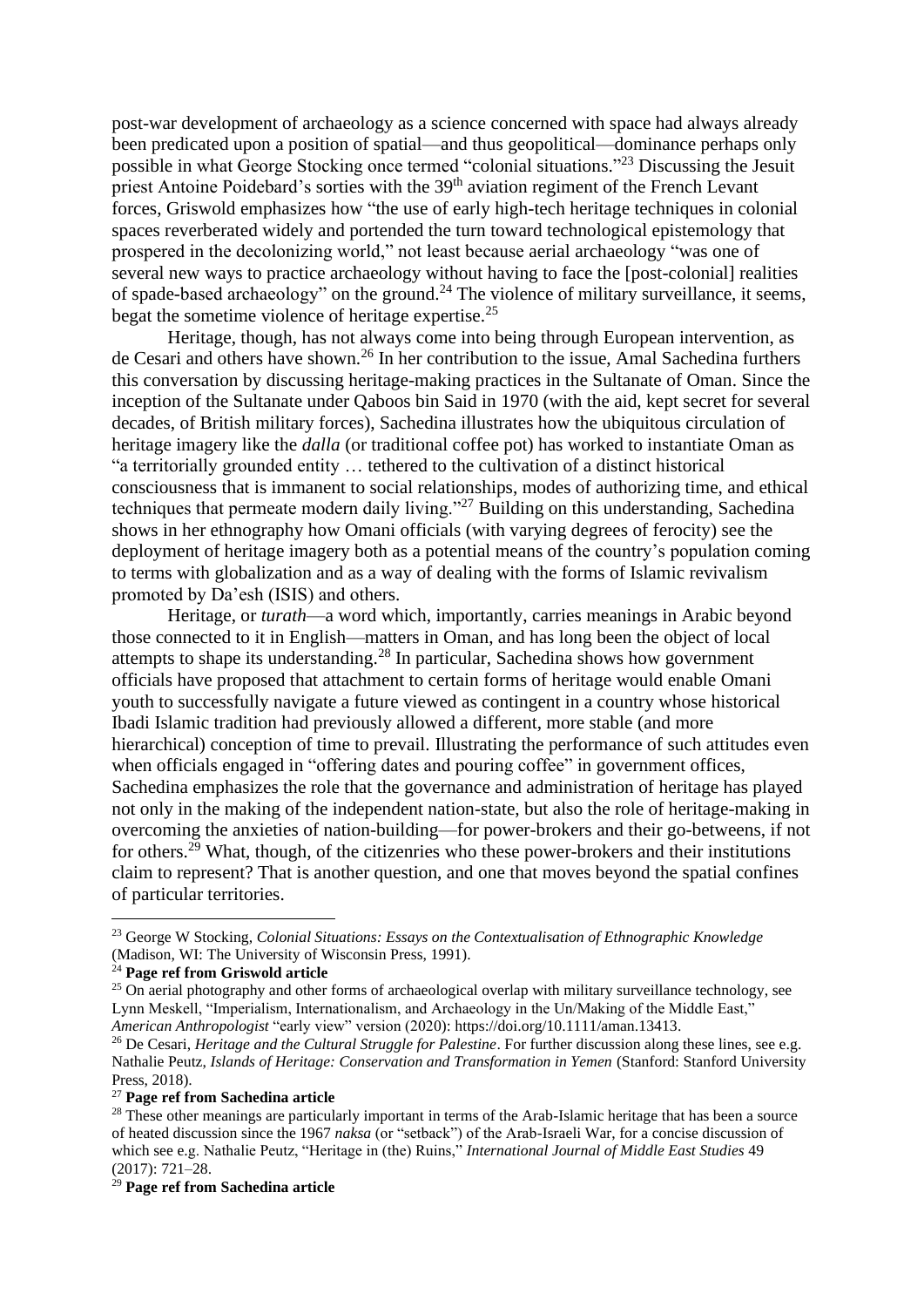#### **On Object Restitution, and Object Agency**

Just as colonialism allowed European countries to attain global geopolitical dominance, so did that subjugation—and decolonization—often remove agency and the ability to represent themselves from the people over whom that dominance weighed. This is hardly an original thought: Edward Said's *Orientalism* famously set it out over forty years ago. <sup>30</sup> Yet this line of thinking bears repeating in an age when populism and culture-war seem to be reversing the weight of its credibility. So, too, is that reiteration useful when discussions surrounding particular types of colonially mediated objects have become heavily embroiled in these same arguments.

This is not simply a question related to the place of heritage in formerly colonial *qua* colonial spaces. Instead, it is a global issue, tied to the transnational movement, channeling, and classifying of people and things that colonialism as a process set in chain, and which coloniality as a set of legacies has perpetuated. Most obviously, discussions surrounding the restitution of objects held by European and North American institutions have become imbricated in this situation, as have arguments connected to the future of monuments commemorating individuals who profited from the construction of racial inequality under the Euro-American *aegis*. At the time of writing, in Britain, the United States, and elsewhere, the toppling of statues commemorating Confederate generals, slave-traders, and colonial heroes has been allied to Black Lives Matter protests whose most recent direct cause was the murder of George Floyd by the Minneapolis police, but whose historical conditions of being are linked to the imperial project and the global violence of slavery and scientific racism (it would be wrong, as ever, simply to center this movement as emerging from "the West"). Those protests—and those acts of removal—have themselves become embroiled in the culture-war backlash that has followed. Meanwhile, objects held in former colonies have simultaneously become agents of populist and authoritarian political agendas: the statue of Ramses II discussed earlier being a case in point.

Can the coloniality of objects, monuments, and their representation be resolved? Can the practices of heritage and preservation connected to this moment themselves be subverted or otherwise reassembled? The most obvious way in which this situation might be addressed also sometimes seems the most difficult one to achieve. As Sudeshna Guha notes in her contribution to this issue, "the powerful agency of the object world in resisting meaningmaking creates opportunities to devise methods of intervention into [what Laurajane Smith defined as] the authorized heritage discourse."<sup>31</sup> Yet to unleash that agency itself involves having command over the objects necessary to achieve that aim, an outcome that has remained far from simple for many people theoretically in a position to make claims of control upon them. The ability to speak in connection to material culture—not to mention the ability to speak in general—is not one that is willingly granted by certain cultural gatekeepers. As another contributor to this issue (by way of reprint) famously stated, "the subaltern cannot speak."<sup>32</sup> Worse still, "if you are poor, black and female you get it in three ways."33

In Europe and North America in particular, many institutions seem to be fighting to maintain their stranglehold over objects obtained under colonial rule. In Britain, for example,

<sup>&</sup>lt;sup>30</sup> Edward W. Said, *Orientalism: Western Conceptions of the Orient* (London: Routledge and Kegan Paul, 1978).

<sup>31</sup> **Page ref from Guha article**

<sup>32</sup> Gayatri Chakravorty Spivak, "Can the Subaltern Speak?" in *Colonial Discourse and Post-Colonial Theory: A Reader*, ed. Patrick Williams and Laura Chrisman (Harlow: Pearson Education, 1994), 104. <sup>33</sup> Ibid., 90.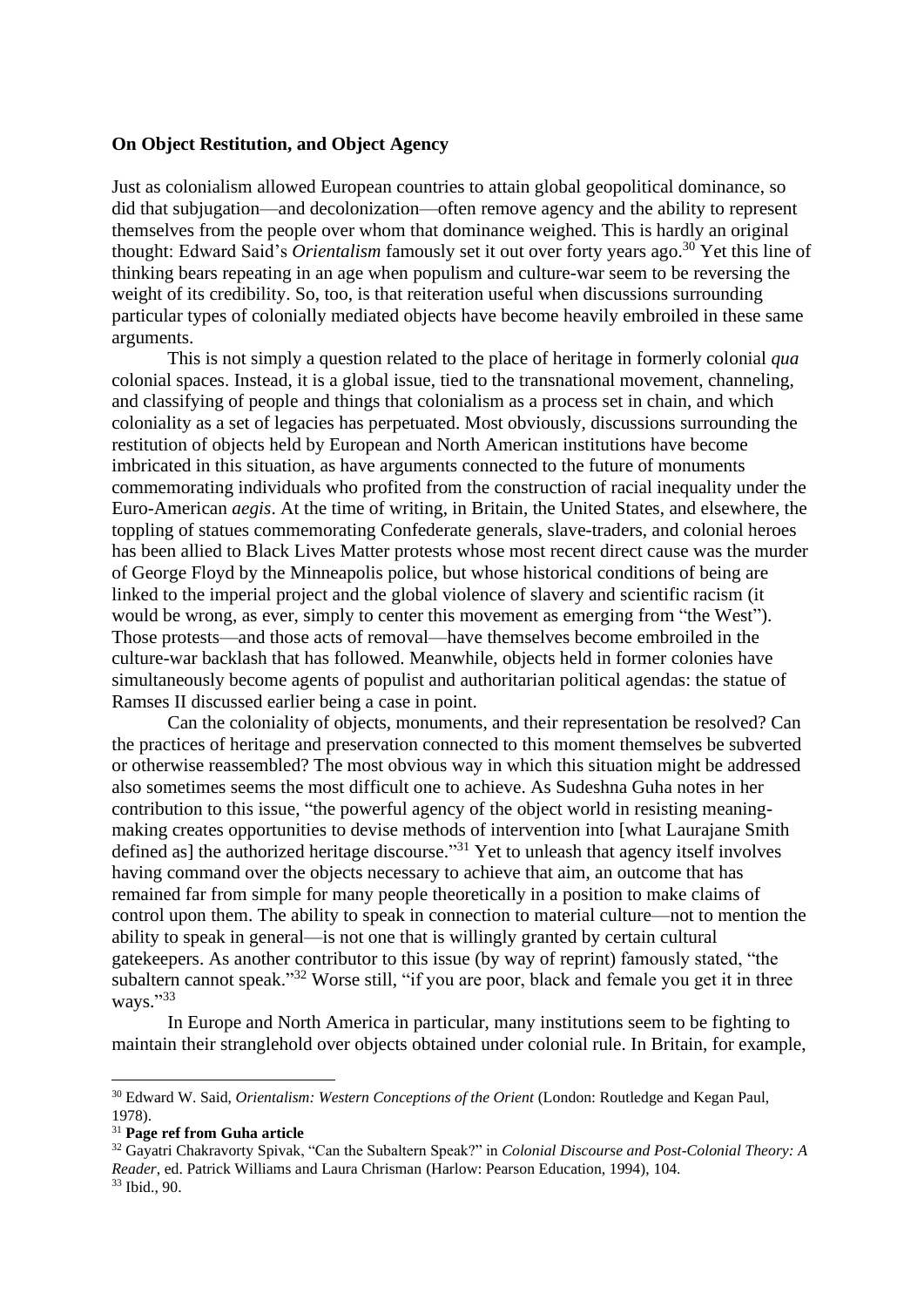even as university and other, smaller collections have started to accede to dialogue around the repatriation of objects removed under colonialism, national collections seem to be fighting a rear-guard action against just that possibility.<sup>34</sup> This action has been triggered in part by the November 2018 *Rapport sur la restitution du patrimoine culturel africain* (*Report on the Restitution of African Cultural Heritage*) commissioned by French president Emmanuel Macron from philosopher-economist Felwine Sarr and art historian Bénédicte Savoy. Relating specifically to French collections (but having clear implications for institutions in other countries), among other points the report suggested that the standard burden of proof relating to how objects came into collections should be reversed, placing the onus on museums to explain why items had come to be in their possession.<sup>35</sup>

Sarr and Savoy's report constitutes a substantive attempt to reverse the politics of representation analyzed by Said and many others since. More strikingly still, it suggests a recuperative possibility both historically unmatched in the museum world and tempered by a pragmatic rationalism about what is actually achievable. As Sarr and Savoy have highlighted in interviews, their goals with the report have often been overstated or misrepresented entirely: "the point is not to empty museums, which would be an unrealistic goal."<sup>36</sup> As Sarr himself told *Deutsche Welle*, the presupposition that "the countries making demands want everything back ... does not seem to be the case."37

Yet such discussions have not stopped museum directors from making statements that are defensive in the extreme. Attracting considerable criticism as a result of his words, Tristram Hunt, Director of London's Victoria and Albert Museum, stated in an opinion piece in *The Guardian* that "for a museum like the V&A, to decolonize is to decontextualize: the history of empire is embedded in its meanings and collections, and the question is how that is interpreted."<sup>38</sup> Elsewhere, too, responses to the Savoy-Sarr report have been lukewarm. The British Museum, long an obvious target of criticism related to repatriation requests, has opened (or continued) discussions on long-term loans and exchange programs with institutions in formerly colonized countries. Simultaneously, the institution has noted the importance of provenance research. It has also, though, stood behind the 1963 British Museum Act, which states that the institution cannot deaccession items from its collections except in a limited number of circumstances.<sup>39</sup>

As the restitution argument continues to simmer, it is unclear how long such defenses will remain tenable. Likewise, it is unclear how long the illusion, particularly beloved of newspaper op-ed pages, that a "debate" about the rights and wrongs of repatriation is possible will last. The British Museum's statement in response to the George Floyd protests drew a

<sup>37</sup> Ibid., quoting Felwine Sarr in a piece published by *Deutsche Welle*, accessed July 15, 2020, https://www.dw.com/en/colonial-art-restitution-the-desire-is-not-to-wipe-museums-clean/a-47194605

<sup>&</sup>lt;sup>34</sup> University museums attempting to carry out such work include the Pitt Rivers Museum at the University of Oxford, for which see e.g. "Ethnographic Museums and the Shapes of Radical Hope and Reconciliation," accessed July 14, 2020, https://www.prm.ox.ac.uk/ethnographic-museums-and-shapes-radical-hope-andreconciliation

<sup>35</sup> Felwine Sarr and Bénédicte Savoy, *Rapport sur la restitution du patrimoine culturel africain. Vers une nouvelle éthique relationelle* (Paris, 2018), accessed July 14, 2020,

http://restitutionreport2018.com/sarr\_savoy\_fr.pdf

<sup>&</sup>lt;sup>36</sup> Kate Brown, "The Idea Is Not to Empty Museums': Authors of France's Blockbuster Restitution Report Say Their Work Has Been Misrepresented," *Artnet News*, January 24, 2019, accessed July 15, 2020, https://news.artnet.com/art-world/restitution-report-critics-1446934

<sup>38</sup> Tristram Hunt, "Should Museums Return Their Colonial Artefacts?", *The Guardian*, June 29, 2019, accessed July 15, 2020, https://www.theguardian.com/culture/2019/jun/29/should-museums-return-their-colonialartefacts

<sup>39</sup> Mark Wilding, "Museums Grapple with Rise in Pleas for Return of Foreign Treasures," *The Guardian*, February 18, 2019, accessed July 15, 2020, https://www.theguardian.com/uk-news/2019/feb/18/uk-museumsface-pressure-to-repatriate-foreign-items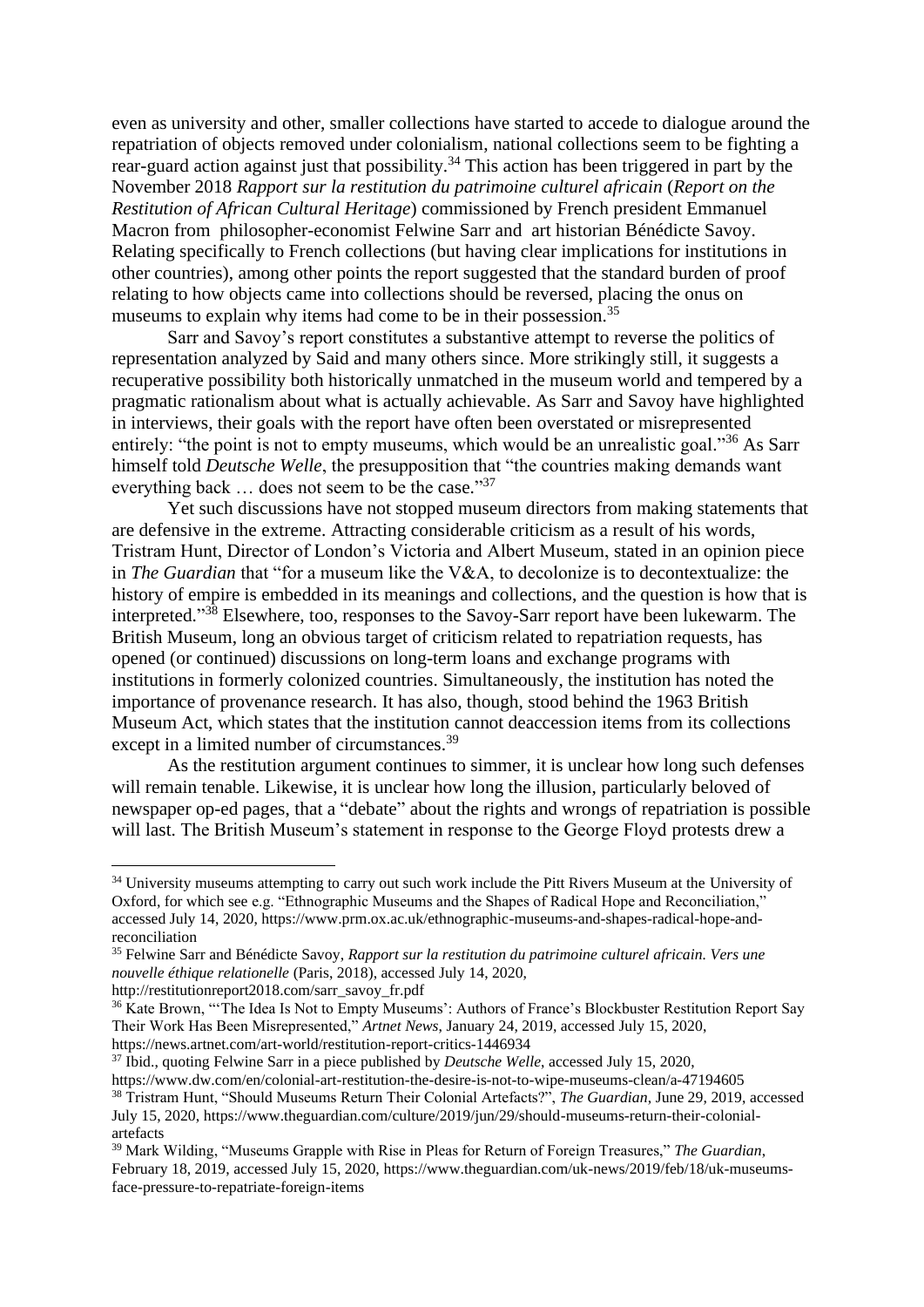storm of derision, at least on social media.<sup>40</sup> And it is unclear—especially given the inequalities so clearly visible during the current Covid-19 pandemic—that the flurry of statements released by other cultural and heritage institutions will be taken seriously unless accompanied by positive and proactive action in creating genuine structural change in terms of whose voices get heard within, and amplified by, museums. In a piece published in the aftermath of George Floyd's murder and the accompanying tearing down of Confederate monuments in the United States, Marisa Brown has stated "that preservation [in the country] is facing an existential crisis." That conclusion rings true, not least because, as she discusses, "many of our historic buildings and sites memorialize settler colonialism and white supremacy."<sup>41</sup> So, too, does Brown's prescription for the alleviation of this issue speak sense. Rejecting the "contextualization" of such monuments, Brown suggests:

I want to see preservation organizations and public commissions think critically, and publicly, about how their work has valorized and supported white dominance and supremacy, and what the work and make-up of their organizations would look like if antiracism were mission central.<sup>42</sup>

Brown's are strong—and necessary—words. Yet it is not simply preservation in the United States and Europe where such issues are relevant.

## **In the "Post-Colony"**

In the formerly colonized world, the reassembly of preservation and heritage practice itself faces difficulties. It is unclear, for example, to what extent the sort of object-agency-as resistance called for by Sudeshna Guha is possible in former colonies, where, over time, nation-making practices have constituted various inequalities among citizenries. Discussing the ways in which the post-independence Indian state made use of antiquities and museum display, in this issue Guha (like Amal Sachedina) emphasizes the ways in which objects and practices connected to preservationist action worked to negate or amplify certain voices even as colonialism drew to a formal end. Importantly, too, Guha makes clear that it was in the very process of colonialism drawing to an end—and in the multiple violences, large and small, that that act and its genealogies entailed—that such inequalities developed. Decolonization as supposedly progressive act constituted post-colonies ripe for the constitution of heritage hierarchies.

Discussing the partition and creation of independent India and Pakistan, Guha notes that objects belonging to the Archaeological Survey of India were themselves (like the Survey's entire apparatus) partitioned. The consequence of this process includes displays of Harappan jewellery in New Delhi's National Museum which exist in "halved" form, and an "Indian jadeite necklace [that] has an extra pendant since Pakistan received a larger share of the gold jewellery from [the site of] Taxila."<sup>43</sup> Partition made objects, while also tying those

<sup>40</sup> Alex Greenberger, "Controversy over Museums' Black Lives Matter Statements Continues as Critics Pillory British Institutions," *ARTnews* June 8, 2020, accessed July 15, 2020, https://www.artnews.com/artnews/news/british-museums-black-lives-matter-statements-controversy-1202690203/. For the British Museum statement, written by the institution's director, see Hartwig Fischer, "A Message from Director Hartwig Fischer," *The British Museum Blog*, June 5, 2020, accessed July 15, 2020, https://blog.britishmuseum.org/amessage-from-director-hartwig-fischer/

<sup>41</sup> Marisa Brown, "Preservation's Existential Crisis," *National Trust for Historic Preservation: Preservation Leadership Forum*, June 18, 2020, accessed July 15, 2020, https://forum.savingplaces.org/blogs/marisabrown1/2020/06/18/preservations-existential-crisis?utm\_medium=referral&utm\_source=general  $42$  Ibid.

<sup>43</sup> **Page ref from Guha article**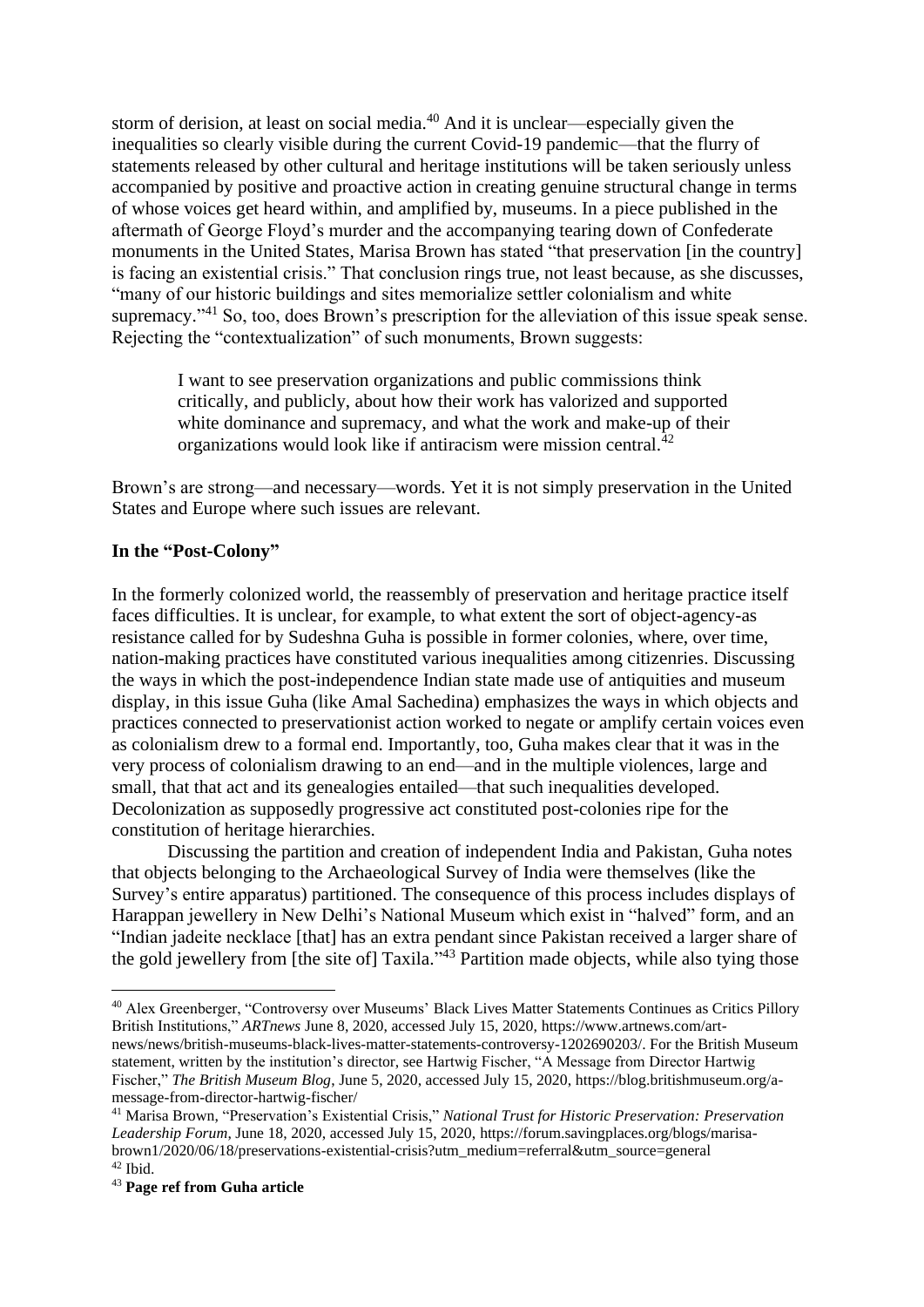objects to notions of the nation-state's proper community. Initially, that community was one of "secular nationhood."<sup>44</sup> As Guha discusses, however, object labels in the National Museum's Harappan Gallery currently "embody the exhibits as representatives of Hinduism," despite the questionable basis of that interpretation.<sup>45</sup> Meanwhile, elsewhere in India the new Bihar Museum's displays of "tribal art" have been mounted without consultation with the communities whom those displays supposedly represent.<sup>46</sup> Objects are mutable, but that mutability can be directed in ways that make resistance to the inequalities of nation-making practices less likely.

India, of course, does not stand alone in this situation. Returning to the Ramses II statue discussed at the start of this piece as one of many possible examples, the manipulation of objects in the name of preservation and nation has worked to exclude significant numbers of people from accessing forms of heritage in other former colonies, too. Despite (or, more accurately, because of) the popular spectacle of the statue's movement, Ramses was never of the people. Discussing the Grand Egyptian Museum that now constitutes the statue's home, Mohamed Elshahed has noted elsewhere how locating the institution and its collections "in a desert location outside Cairo's city center serves Egypt's current [national] priorities of security and tourist exclusivity." $47$  Expanding upon this point, he reminds us that the museum is located in an area "currently surrounded by unplanned or poorly planned residential areas, with no civic center to speak of." Coupled with "Cairo's current insufficient public transit system … Egyptians [given the way in which Egyptology's colonial practices separated past from present] will be further alienated from their own ancient heritage."<sup>48</sup> The architecture of heritage in the post-colony can be used as an act of division: a means of enforcing power relations whose genealogy in colonial knowledge formations—and in the perpetuation of elite interests—is all too clear.

Are there productive ways to attend to such situations and to attempt to dispel their inequities? The reflections in this issue by Vikramaditya Prakash on a 1995 keynote given by Gayatri Chakravorty Spivak at the government city of Chandigarh, India, are pertinent here. Spivak gave her keynote ("City, Country, Agency") at a conference—*Theatres of Decolonization: [Architecture] Agency [Urbanism]*—of which Prakash was one of the organizers. In a location which itself was formative to Prakash (his father had worked with Le Corbusier on the design of Chandigarh), so that keynote, too, became "formative in my biography." And it is at this reflective biographical juncture that his reflections gain their urgency: Prakash noting that "elite architects [working, he implies, at places like Chandigarh, but also in contemporary, hyper-globalized India] performing easy culturalist readings claiming to speak for 'India' … have to make sure that these are not just self-serving claims."<sup>49</sup> In her keynote, Spivak had herself suggested that "civic agency is where the hyphen between nation and state wants to tremble into an equal sign."<sup>50</sup> The question for Prakash—and Mohamed Elshahed implies a similar problematic—has been how that trembling might take concrete shape. How might such constructive critique happen?

To be clear, Prakash's reflections draw on what has become a historic document. Yet one reason to re-print Spivak's keynote here is how immediate her concerns at the conference still seem, to the extent that the world is now living their consequences in an accelerated way.

<sup>44</sup> **Page ref from Guha article**

<sup>45</sup> **Page ref from Guha article**

<sup>46</sup> **Page ref from Guha article**

<sup>&</sup>lt;sup>47</sup> Mohammed Elshahed, "The Old and New Egyptian Museums: Between Imperialists, Nationalists, and Tourists," in *Histories of Egyptology: Interdisciplinary Measures*, ed. by William Carruthers (New York and Abingdon: Routledge, 2015): 263.

<sup>48</sup> Ibid., 264.

<sup>49</sup> **Page ref from Prakash article**

<sup>50</sup> **Page ref from Spivak article**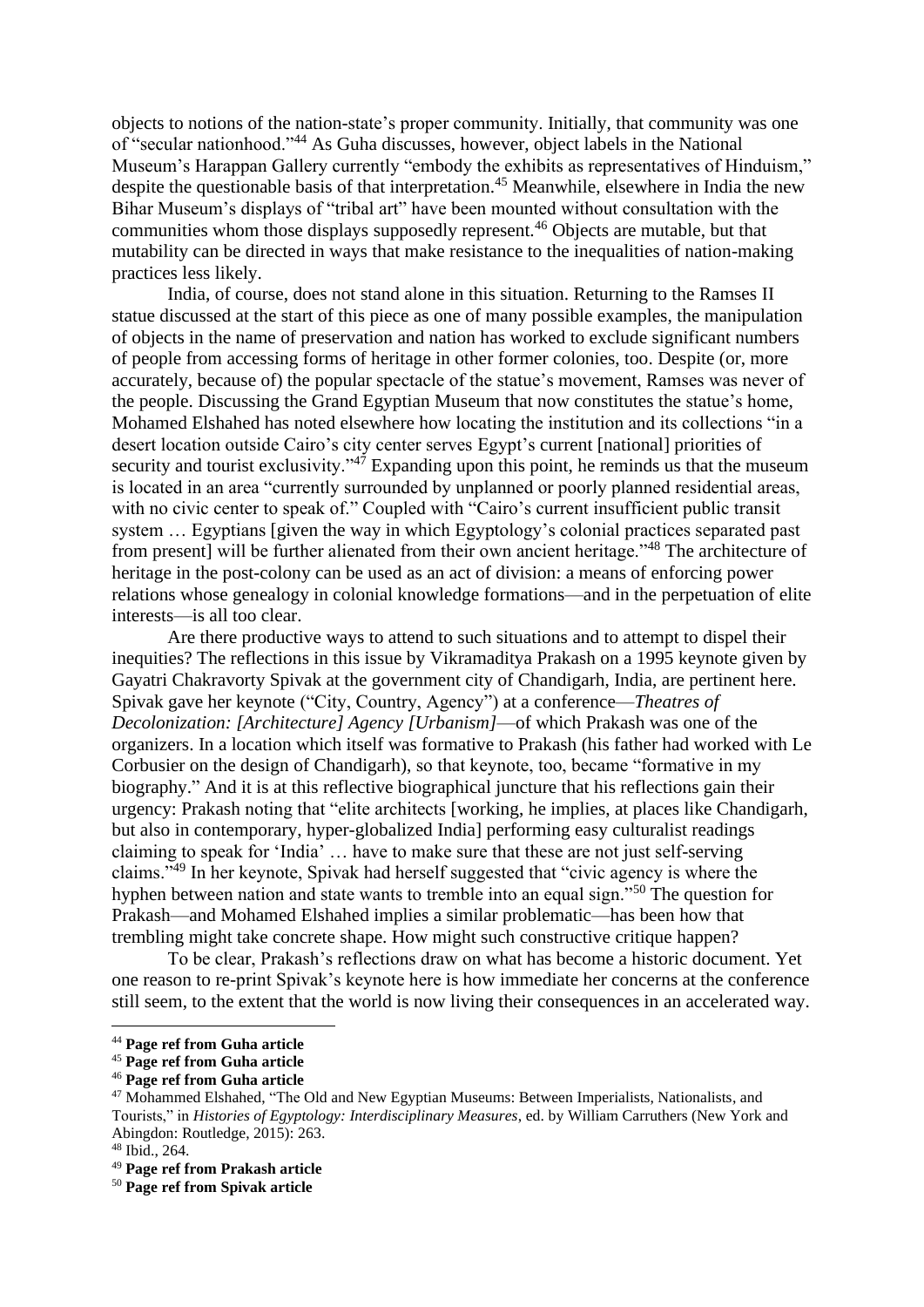Speaking at a moment when "economic restructuring in the post-Soviet world recodes the old scene of decolonization,<sup>51</sup>" Spivak notes that "the real discourse of postcoloniality ... [sits in] the abundant reports issued by the World Bank."<sup>52</sup> It is not much of a jump from that realization to the Grand Egyptian Museum and the forms of international development finance that make that institution and others like it possible, in addition to the moralizing justifications that move such money around the globe. Nor is there much of a leap from that monumental construction project—which, above all, recodes Egyptian authenticity somewhere between the ancient and a hyper-globalized present—and "a superficial smattering of Sanskrit" being used in attempts to show that "Hindu India is a living heritage as ancient as it is modern."<sup>53</sup> Spivak's concerns are contemporary because the world is grappling with their contrails. It is because the world is in—and shaped by—those conditions, though, that her words now seem especially powerful. Spivak's discussion of failed, postindependence "stagings of decolonization" in India seems about right given the ways in which those stagings have themselves come to seem inescapable elsewhere.<sup>54</sup> At the same time, though, she also asks the question "do I see any alternatives?"<sup>55</sup> Thinking through that question is where Prakash's contribution to this issue sits.

For Prakash, Spivak's provocation is a call to an architectural and preservationist ethics couched within an "intersubjective" understanding of the social: a "recognition that my actions as an architect are woven into a larger textile that is larger than, exceeds behind and in front, and is larger than the experience of ourselves."<sup>56</sup> As he notes (following Spivak's use of lines from certain Sanskrit texts), to make this recognition is to place the architect's subjectivity and agency within "the holding *dhāranā* of life, entangled simultaneously with careful consideration of the situational imperative and open acceptance … of error."<sup>57</sup> As a "citizen … tuned to the subaltern" (but not appropriative of subaltern spatial and design practices), it is such an act that might ultimately "deconstruct the hegemonic verifying fictions of architecture and the architect-hero."<sup>58</sup> Moreover, it is this move against the verifying fictions of (heritage and preservationist) architecture that seems most apposite in relation to the cases discussed above. Much like Sudeshna Guha's suggestion that "the powerful agency of the object world in resisting meaning-making creates opportunities," however, that move and the recuperative practices it might allow is only possible when conditions authorize it: when Prakash's "open acceptance" becomes possible. Such acceptance can be hard to come by, whether in India or elsewhere.

# **(Im)possible Utopias? On Recuperative, Decolonial Action**

Recuperative action in heritage and preservation has not come easily, nor have the conditions for taking that action been made easily available. Institutional inertia, for one, has worked to compromise attempts to carry out such work: even in cases where the impetus for recuperative action seems strong. Beyond the legal strategies used by institutions like the British Museum, as decolonial action has risen up the agenda, so attempts to address activist demands have been subject to institutional drift and delay.

<sup>51</sup> **Page ref from Spivak article**

<sup>52</sup> **Page ref from Spivak article**

<sup>53</sup> **Page ref from Spivak article**

<sup>54</sup> **Page ref from Spivak article**

<sup>55</sup> **Page ref from Spivak article**

<sup>56</sup> **Page ref from Prakash article**

<sup>57</sup> **Page ref from Prakash article**

<sup>58</sup> **Page ref from Prakash article**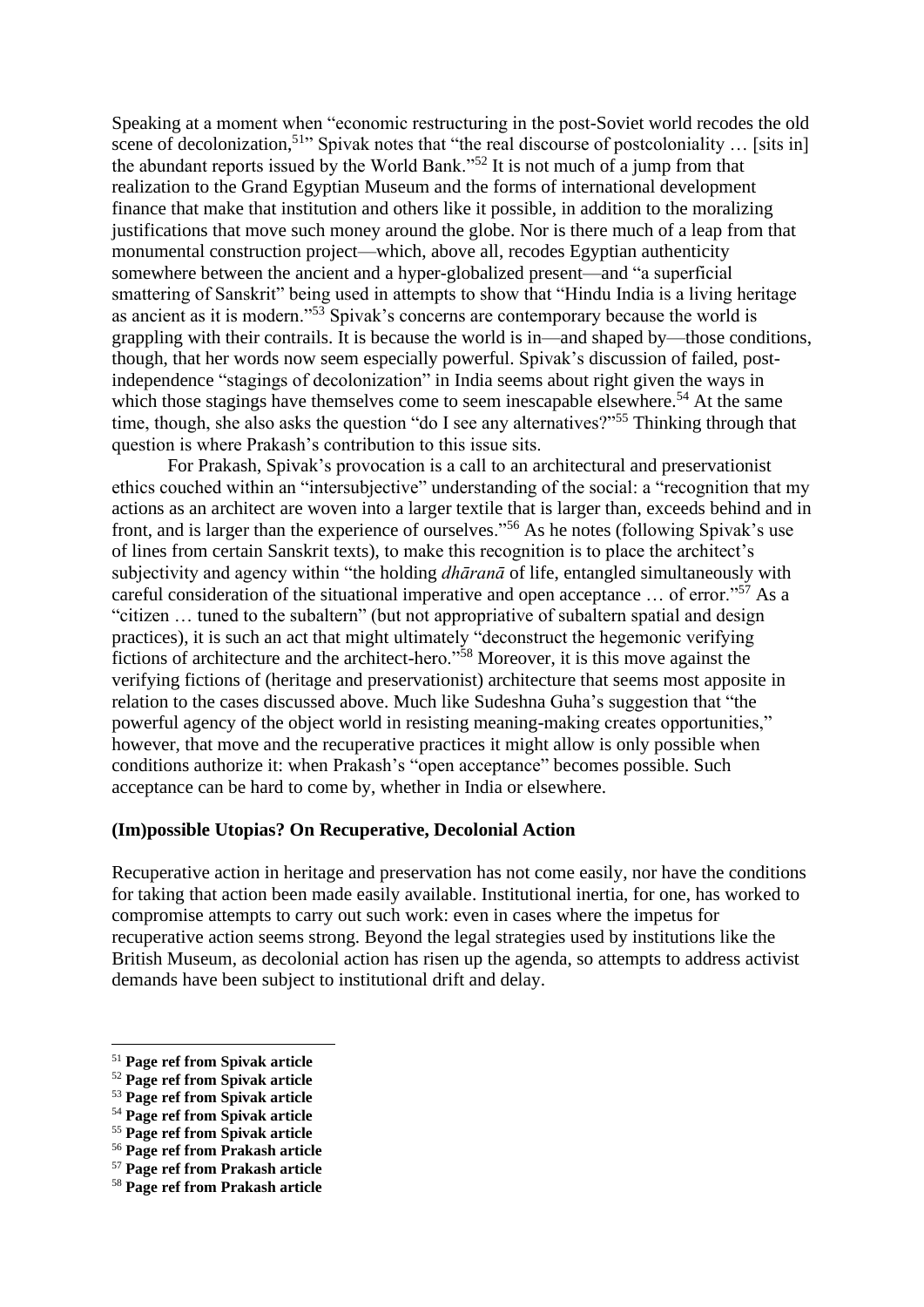A recent case involving Jesus College, University of Cambridge, illustrates this inertia. There, attempts to deal with the history of an object that had long stood on display in the college's dining hall were compromised by institutional politics. The object—a statue of a cockerel known as Okukor—was one of the bronzes taken from the Kingdom of Benin during the notorious British military expedition of 1897. Jesus College students voted to return the bronze in 2016.<sup>59</sup> In an apparent moment of positive action, the college then proposed to move Okukor to the university's Museum of Archaeology and Anthropology, which was known for being "well-rehearsed in engaging in dialogue with its own complex colonial history," and which might act as "a safe space in which the college's [stated] commitment to 'discuss and determine' Okukor's future could be met." As Johanna Zetterstrom-Sharp and Chris Wingfield have shown, however, that move constituted one that demonstrates "how a stated commitment to postcolonial dialogue can work to circumvent a call for postcolonial action."<sup>60</sup> Institutional politics within the university (of which colleges are self-governing members) meant that the museum "was ultimately not given the power to enable a conversation" around whether the decision of the student vote should be adhered to.<sup>61</sup> Consequently, Okukor was quietly returned to Jesus College. It was only in 2019 that direct institutional changes—not least the appointment of Sonita Alleyne as the college's Master, the first woman and person of color to occupy the position—meant that the College Council decided that Okukor should in fact be returned to the Court of Benin in contemporary Nigeria.<sup>62</sup>

Inertia and disingenuity have long hampered calls for restitution. And as Zetterstrom-Sharp and Wingfield observe, in relation to anthropological museums this situation has come into being not least because of its "reliance upon models of archival excavation." <sup>63</sup> This analysis might well be directed toward other types of institution, too. Earlier in this introduction, I noted the profusion of provenance research that has arisen as a response to calls for decolonization and object restitution in collections across the spectrum. Yet it is clear that this research is almost always reactive, in addition to being regularly predetermined in its conclusions: the conditions have been created in which "difficult" histories can be displayed, but not necessarily acted upon. Consequently, this is not work that listens to, reflects on, or is genuinely led by calls for restitution and reparative justice: the sort of work demanded both by the case of Okukor and the Sarr-Savoy report. As Zetterstrom-Sharp and Wingfield again note,

by centering the broader ethical possibilities afforded by collections through scholarly [archival] research, the positions adopted by museum directors have deflected specific calls for action by embedding them in a wider framework that simultaneously acknowledges a history of colonial violence while avoiding an obligation to engage in reparative repatriation.<sup>64</sup>

In this context, can the archive ever be put to a more positive, proactive use in terms of thinking through the issues at hand? More broadly, is decolonial action in relation to heritage and preservation actually possible? In the contemporary moment, the fields and

<sup>59</sup> Johanna Zetterstrom-Sharp and Chris Wingfield, "A 'Safe Space' to Debate Colonial Legacy? The University of Cambridge Museum of Archaeology and Anthropology and the Campaign to Return a Looted Benin Altarpiece to Nigeria," *Museum Worlds: Advances in Research* 7, no. 1 (2019): 1.

<sup>60</sup> Ibid., 2.

<sup>61</sup> Ibid., 16. <sup>62</sup> Ibid., 18.

<sup>63</sup> Ibid., 17.

 $64$  Ibid.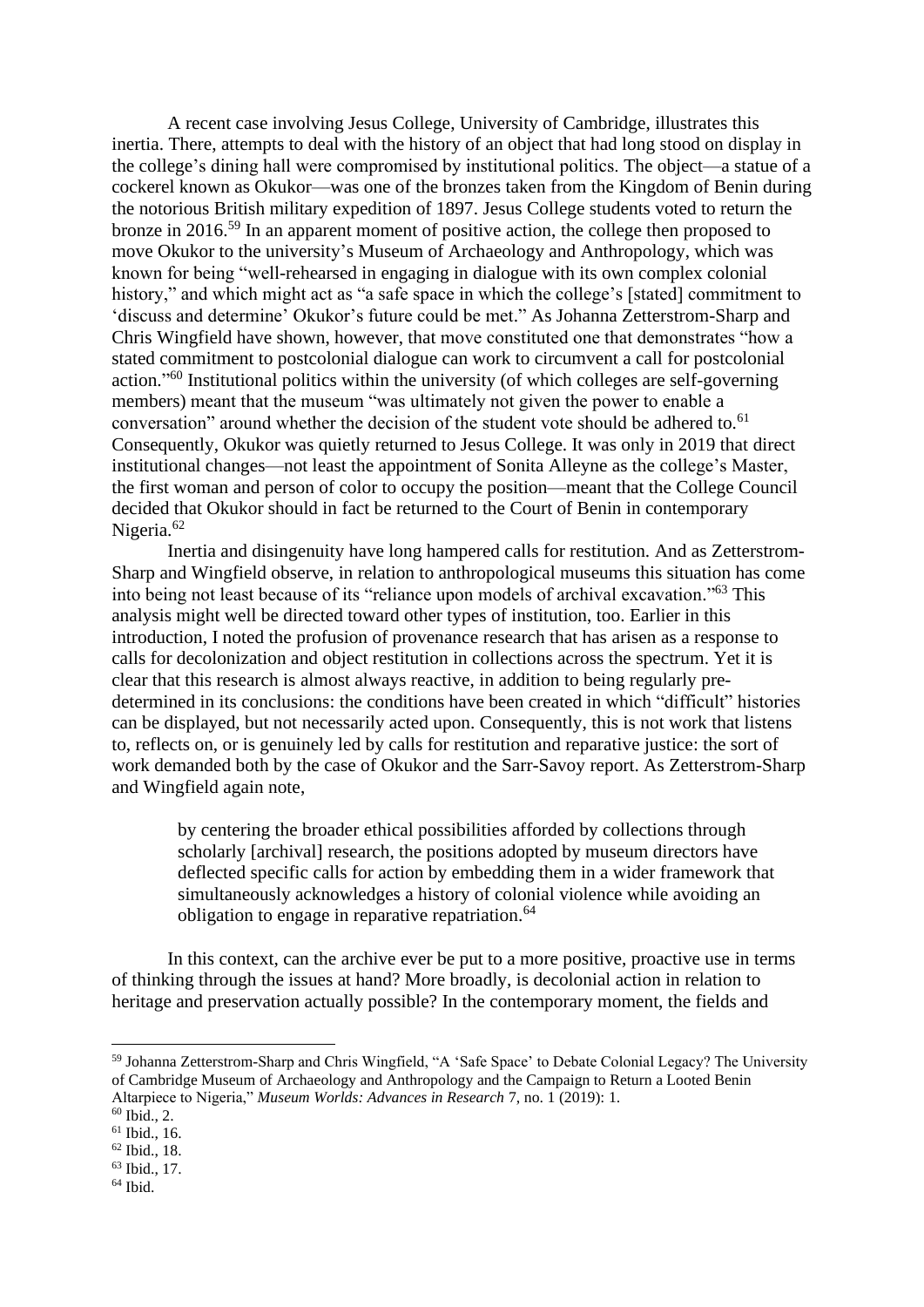institutions under discussion often seem to cleave to vague and utopian statements about what, exactly, they can achieve—and at a global level. UNESCO's communications, for instance, regularly constitute a masterpiece of this art: attempting to communicate with "the world" that forms the organization's object, the consequence often seems to be press campaigns that communicate with nobody at all. <sup>65</sup> Perhaps other utopian practices, however, present some cause for hope. Ferdinand de Jong has noted how artists and activists have intervened in colonial archives as a way of constructing "utopian pasts and futures" from the material found within them.<sup>66</sup> As De Jong states, "whichever imperial legacies they have found, they have appropriated them for re-significations unanticipated by the colonial masters." <sup>67</sup> The constitution of new archives constitutes new possibilities for decolonial action. Yet as Zetterstrom-Sharp and Wingfield emphasized, it is also clear that for such action to take place, those archives need to be reworked in a way that allows control over such institutions to be dispersed: allowing them to become part of the sort of "larger [intersubjective] textile" that Vikramaditya Prakash discusses, and opening those archives to activist responses in ways that have otherwise been obstructed.<sup>68</sup>

Other architects have also sought to demonstrate that, if used appropriately, the tools of their discipline can work to provide reparative justice: "re-use as reparation," as Emilio Distretti and Alessandro Petti put it in their contribution to this issue discussing the remnants of fascist architecture in Italy, Ethiopia, and Eritrea.<sup>69</sup> Again, the basis of this understanding is the sort of inter-subjectivity that actions surrounding Okukor (for example) did not take sufficient account of. Most pointedly, Distretti and Petti discuss workshops, run in collaboration with the Addis Ababa-based architect Rahel Shawl and members of her studio, that called into question the use of the term "decolonization" in the Ethiopian context. Regarding such disagreements, the two authors propose a practice based "on a politics of reciprocity, alliances and a critical understanding of common colonial heritage as a site of conflict and contestation."<sup>70</sup> For Distretti and Petti, this proposal allows a decolonial approach of preservationist "de-modernization" that challenges the very values and power structures that helped bring the architecture at hand into existence and enables the building of new values around it.<sup>71</sup>

The question (for this author, anyway) is whether or not such approaches constitute too little, too late. Similarly, there is the issue of whether criticisms develop around the international funding that often powers such initiatives, in addition to the politics of representation that this financial distribution might imply. Distretti and Petti's work, supported by the Royal Institute of Art in Stockholm, is a genuine attempt to effect change. Think back, though, to the Grand Egyptian Museum: there, funding from JICA might be argued to have had the opposite effect, despite the spectacle—and the real labor and expertise—of Egyptian conservators and curators employed there. Can this circle of despondence ever be overcome? As statues begin to rain down on the earth—and as activists and protesters take it into their own hands to remove objects from institutions like the Musée du Quai Branly in Paris—it is more than clear that global structural change around heritage

<sup>65</sup> I am thinking here of the organization's recent "Unite4Heritage" campaign, whose bathetic nature echoes the sort of banality discussed by Allais, *Designs of Destruction*, 6–7 in relation to post-war monument preservation. For the campaign itself, see UNESCO, "#Unite4heritage," accessed July 15, 2020, https://www.unite4heritage.org/

<sup>66</sup> Ferdinand de Jong, "At Work in the Archive: Introduction to Special Issue," *World Art* 6, no. 1 (2016): 7. <sup>67</sup> Ibid.

<sup>68</sup> **Page refs from Prakash article**; Zetterstrom-Sharp and Wingfield, "A 'Safe Space' to Debate Colonial Legacy?"

<sup>69</sup> **Page ref from Distretti and Petti article**

<sup>70</sup> **Page ref from Distretti and Petti article**

<sup>71</sup> **Page ref from Distretti and Petti article**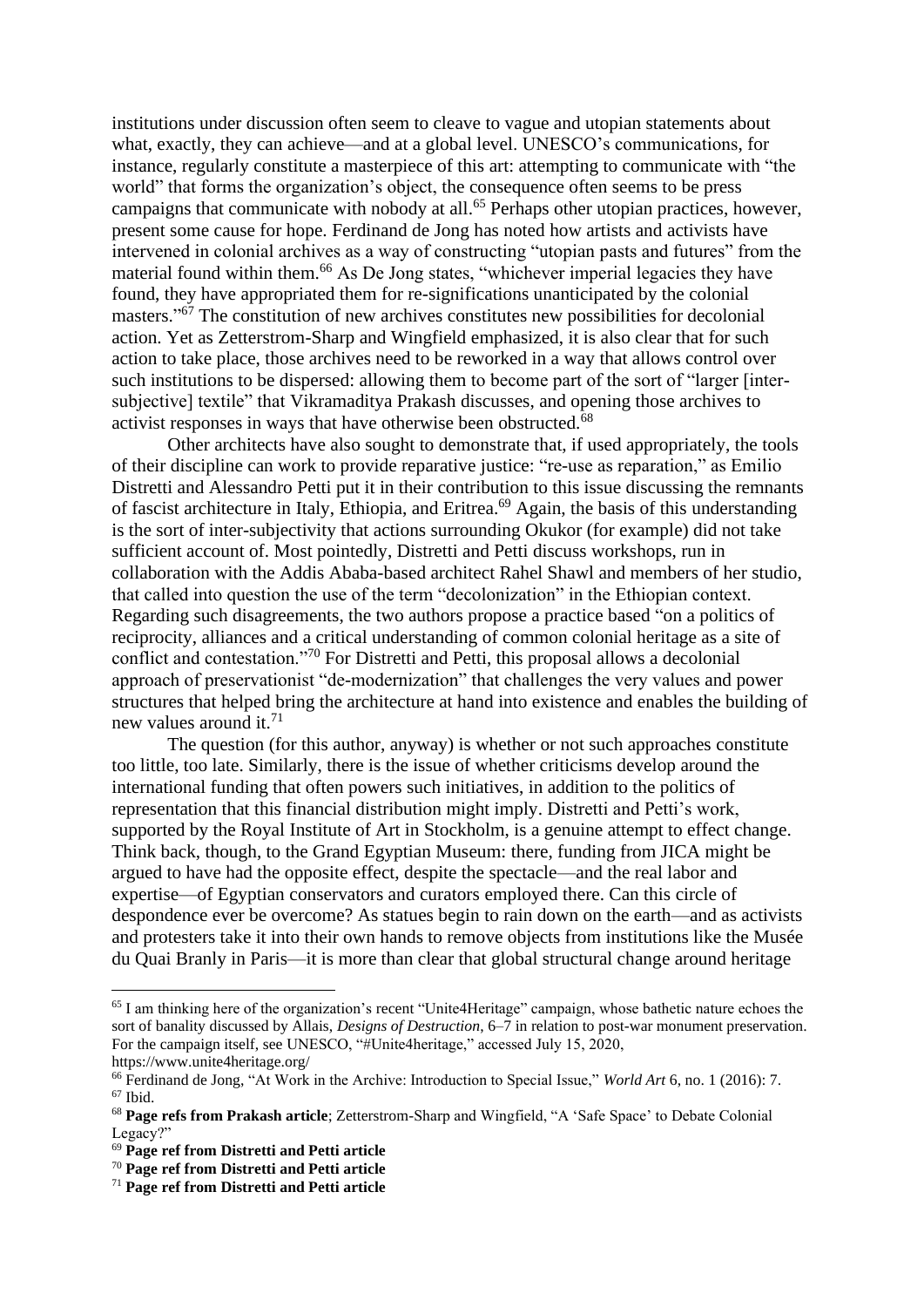and preservation is not only overdue, but also taking place in the face of the institutions that would often seek to obstruct it.<sup>72</sup> The fact remains, though, that institutions in heritage and preservation will either heed this change or attempt to delay or co-opt it. It is likely in the gaps formed in that process that the possibility of making any real alteration to the global *status quo* will happen.

# **Conclusion: Critical Intimacy**

Decolonization was never, and has never been, neutral, and neither has the term's connection to heritage and preservation enjoyed a value-free existence. That situation leaves those fields in a difficult place: sutured to their pasts, and mostly unable to propose futures that are all that different. Yet this impasse perhaps also offers a possibility. To return to her re-printed keynote, Spivak discusses how "deconstruction depends on critical intimacy rather than critical distance." It is in that intimate space that laborers in the fields of heritage and preservation dwell. Those workers, as Spivak notes, need to be "morally responsible" for the positions that they hold and the labor that they perform, and it is in their intimacy with that work that such responsibility can emerge.<sup>73</sup> Between the (unlikely) change in conditions that many relevant institutions might effect or in the—much more likely—attempts to delay or coopt change that they will, I think, now enter into, there exists an intimate space within which such moral responsibility can take hold. Anchored to their pasts, there nonetheless exists within these institutions and their staffs the knowledge of their working practices and histories that potentially allows some form of amendment to occur.

I am not, then, arguing for change that pushes responsibility onto people who have supposedly been "decolonized." What I am arguing for is to push the moral onus onto the people who work within the institutions of heritage and preservation now, and who have access to the levers, even the minor ones, that will enable change to occur. Nothing can happen unless those people make a move. As Sumaya Kassim writes in relation to her own experiences with staff at the Birmingham Museum and Art Gallery, making that move means "acceding privilege, and that is almost always painful."<sup>74</sup> The pain of the privileged, though, is nothing in comparison to the pain of those who have felt the violence that such institutions have continuously had a hand in; bearing in mind, too, that there are already many layers of hierarchy within these places. Critical intimacy for some will mean feeling that pain intimately, moving beyond it—and accepting that they should not be the center of attention (the same, of course, goes for the current author). It is only then that Prakash's "open acceptance" will become possible; if, for some people, it is possible at all.

Likewise, to accede privilege also means questioning the value(s) of the institution itself, and even its very relevance. As I write this conclusion, ICOM, the International Council of Museums, has once again exploded in controversy over the very definition of the institution that is its object. At least part of that controversy relates to a suggested new definition for museums that has been described, despite several years of discussion, as "too political."<sup>75</sup> Despite "the museum is not neutral" becoming a truism, it seems that the institution is still only allowed to become political in a certain set of circumstances (and to the benefit of certain groups of people). Symptomatic of the sort of existential crisis

 $72$  Kate Brown, "Five Activists Were Arrested After Trying to Seize a 19<sup>th</sup>-Century Artifact from Paris's Quai Branly Museum and Return It to Africa," *Artnet News*, June 15, 2020, accessed July 15, 2020, https://news.artnet.com/art-world/quai-branly-african-artifact-activists-1886920

<sup>73</sup> **Page ref from Spivak article**

<sup>74</sup> Kassim, "The Museum Will Not Be Decolonised."

<sup>75</sup> Jonathan Knott, "Icom in Turmoil after Resignations," *Museums Journal*, July 17, 2020, accessed July 24, 2020, https://www.museumsassociation.org/museums-journal/news/icom-museum-definition-row-rumbles-on